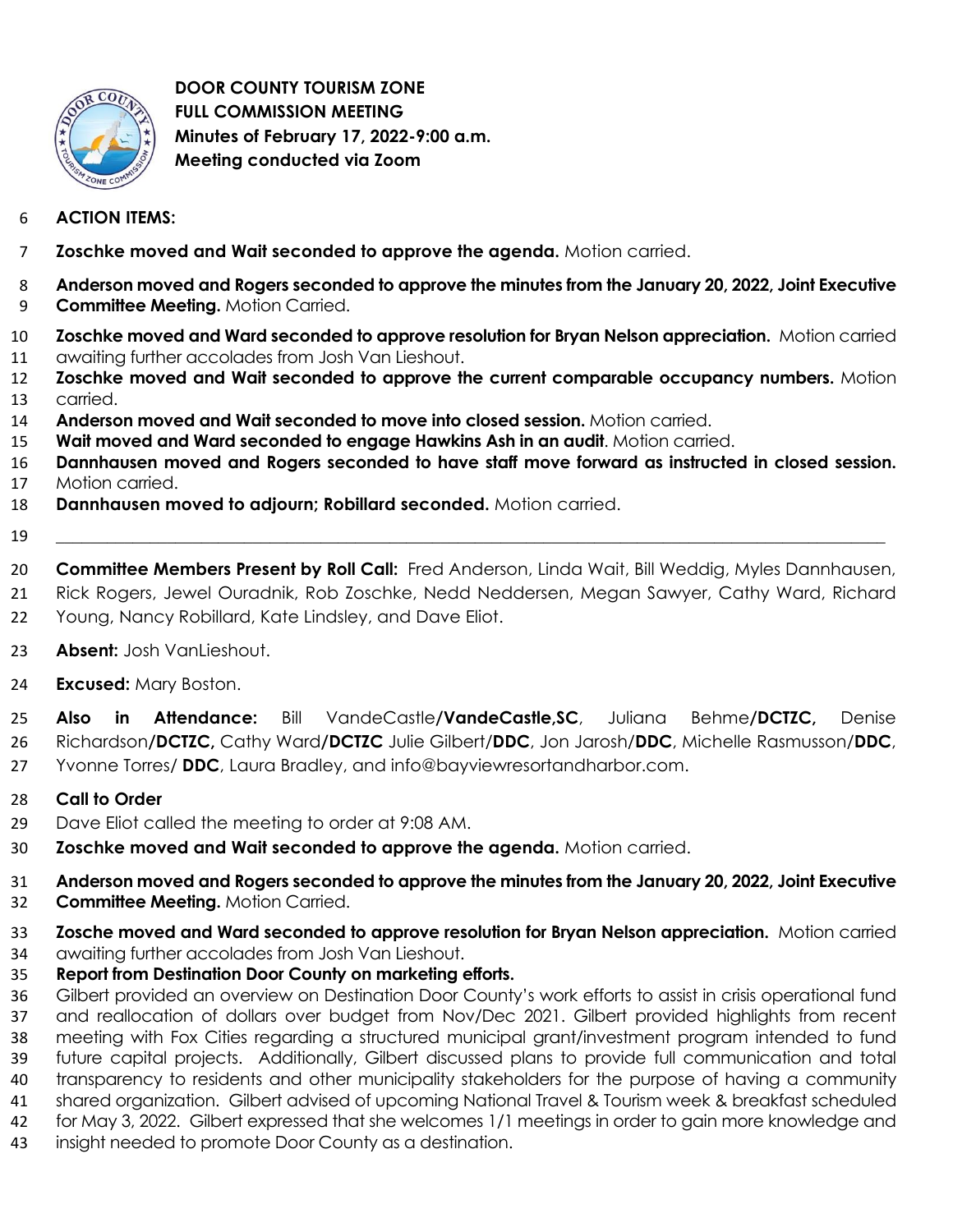- Rasmusson provided highlights on January 2022 web traffic being up compared to January 2021.
- Increases were noted on direct bookings YOY and ADR was up \$20 over STLY with average length of stay 46 averaging 4 nights. Upcoming projects include agency RFP's which will be out by the end of Q1 and attendance at Wisconsin Governor's conference on sustainability efforts.
- Anderson asked about the new website's ability to offer some kind of gift certification for booking direct as
- an incentive. Rasmusson said that the system was not capable of flagging these as the bookings are actually captured on the property site as opposed to DDC. Gilbert suggested possibly messaging on the
- DDC landing page might be created for this purpose.
- Jarosh provided updates on marketing efforts for the month of January which included a exposure on mmilwaukee.com as well as a feature on Door County in Forbes Magazine and a one-page piece in AAA
- Living on Newport State Park's Night Sky. Interviews were conducted with many local business owners and
- are being featured via national public radio (npr.org). Jarosh noted that change from membership to partnership model has allowed for showcasing more of the county as well as different parts of the county
- that were not previously marketed. Jarosh noted 7 scheduled trips for 2022 including ice fishing Southern
- Door, dinners throughout the county, winter fat tire event and more intended to feature every season.
- Finally, Jarosh talked about gathering materials for National Tourism week. Actual impact numbers will be
- delayed by one month and are expected by early June.
- Q&A for DCC: Zoschke had a follow up question regarding generating some kind of gift certificate when booking direct. How will these be handled on the back end to avoid guest abusing & getting multiple certificates and/or cancelling just to get the certificate? This process would have to be worked through to
- avoid this type of activity.
- 

## **Report from Administrator.**

- Behme reviewed the administrators report for January 2022 & said the yearly audit will take place on February 22, 2022.
- Robillard offered her assistance with regards to a specific Airbnb property in Gardner & asked Behme for more details. Robillard and Behme to discuss further offline.
- Gilbert raised a question with regards to the gift certificate idea for booking direct as it pertains to Airbnb
- & VRBO bookings and when each marketplace provider pays commission. Behme explained that Airbnb
- gets 3% at time of booking whereas VRBO has several different types of plans from such as per booking, booking thresholds, or membership.
- Ward asked about properties that are tardy with paying taxes and if Behme could provide a percentage
- estimate as to how many late taxes are due from agents vs owners. Behme stated that owners are more 77 likely to be late than properties managed by agents.
- 

## **Discussion on the current comparable occupancy numbers.**

- **Zoschke moved and Wait seconded to approve the current comparable occupancy numbers.** Motion carried.
	-
	- **Consideration of reports and payables plus receipts to date.**
	-
	- **Consideration of adjournment in to Closed Session pursuant to Wisconsin State Statutes, Section 19.85(1)(g) to confer with legal counsel for the governmental body who is rendering oral or written advice concerning strategy to be adopted by the body with respect to litigation in which it is or likely to become involved; to wit: enforcement actions against lodging providers who have failed to obtain lodging permits and to timely remit monthly room tax report and tax payments.**
	-
	- **Anderson moved and Wait seconded to move into closed session.** Motion carried.
	-
	- **Consideration of action from Closed Session, if required.**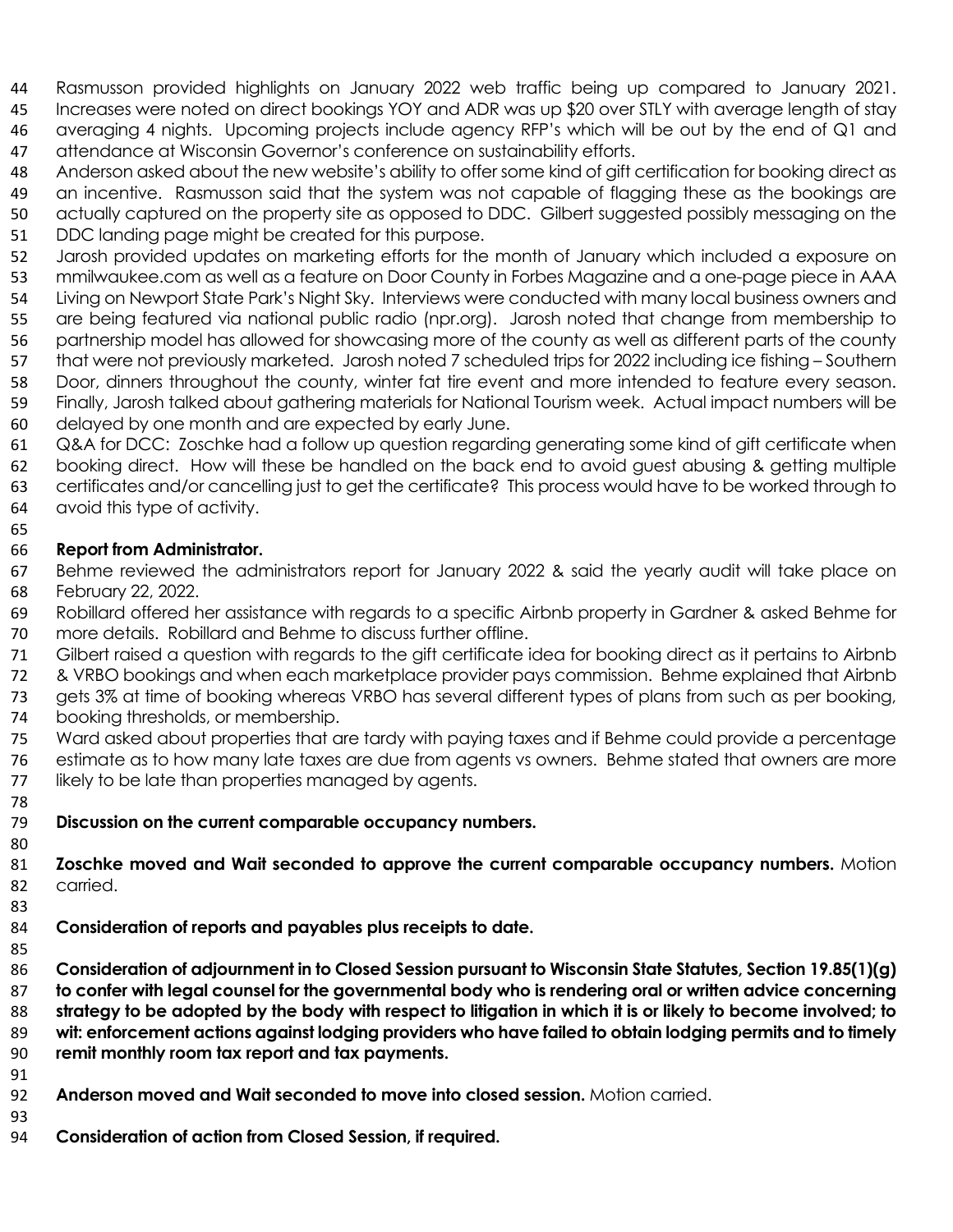- **Wait motioned and Ward seconded to engage Hawkins Ash for audit**. Motion carried.
- **Dannhausen motioned and Rogers seconded to have staff move forward as instructed during closed**
- **session.** Motion carried.
- **Matters to be placed on a future agenda or referred to a committee, official or employee.**
- 99 Eliot noted that Bryan Nelson would receive a formal acknowledgement at the next meeting.
- Weddig expressed thanks to Van Lieshout for attending Gibraltar town meeting & providing input.
- **Adjournment**
- **Dannhausen moved to adjourn; Robillard seconded.** Motion carried.
- Respectfully submitted,
- 
- Denise Richardson
- Administrative Assistant
- 
- 
- 
- 
- 
- 
- 
- 
- 
- 
- 
- 
- 
- 
- 
- 
- 
- 
- 
- 
- 
- 
- 
- 
- 
- 
- 
- 
-